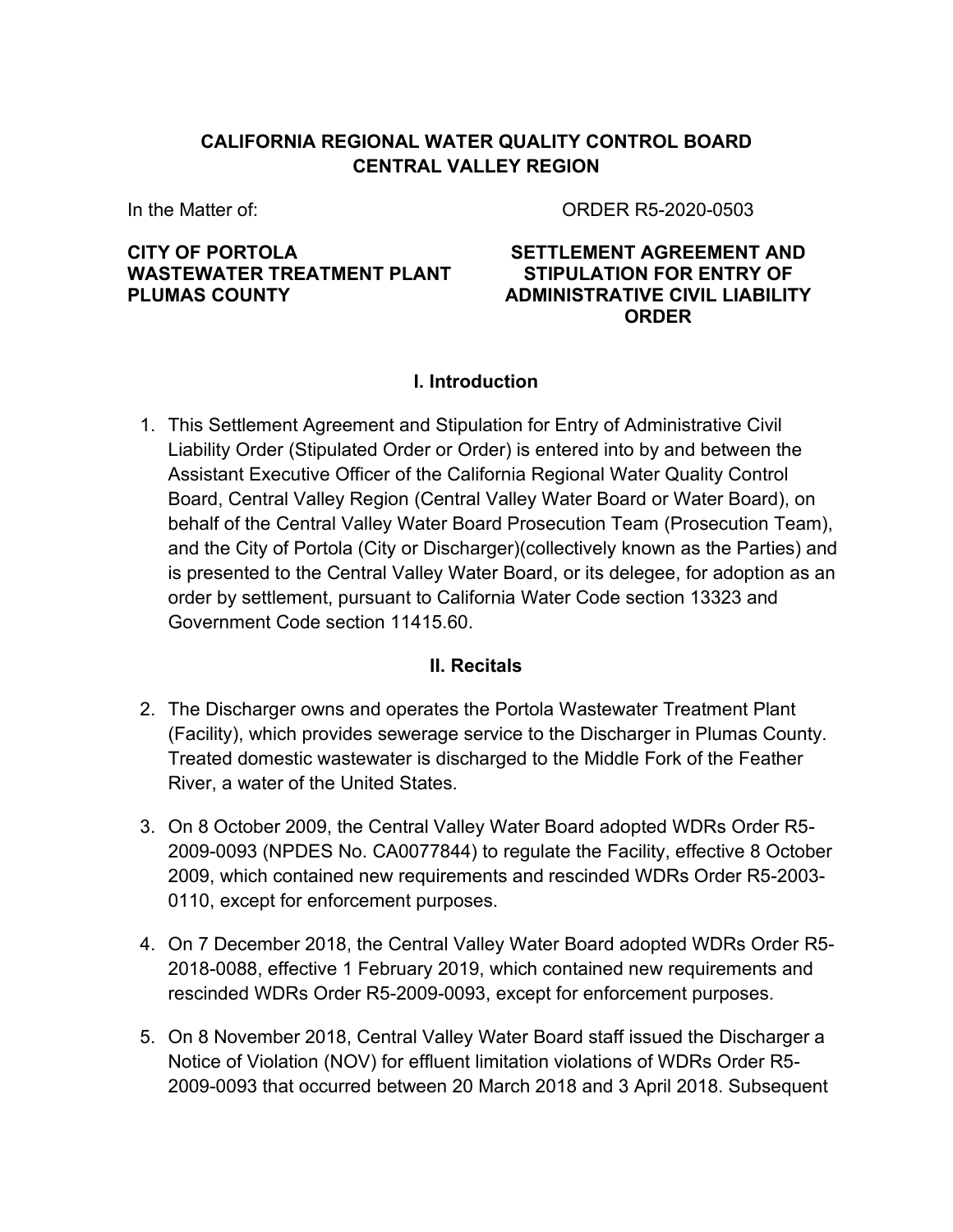conversations between both parties resulted in the Discharger requesting that the mandatory minimum penalties (MMPs) resulting from the violations be applied toward a compliance project to offset the MMPs, as allowed by Water Code section 13385(k).

- 6. On 20 August 2019, Central Valley Water Board staff issued the Discharger a Notice of Violation (NOV) for effluent limitation violations of WDRs Order R5- 2018-0088 that occurred between 19 February 2019 and 30 April 2019. Subsequent conversations between both parties resulted in the Discharger requesting that the MMPs resulting from the violations be applied toward a compliance project to offset the MMPs, as allowed by Water Code section 13385(k).
- 7. WDRs Order R5-2009-0093 section IV.A.1 includes, in part, the following effluent limitations:

| <b>Parameter</b>             | Units | Average<br><b>Monthly</b> | Average<br><b>Weekly</b> | <b>Maximum</b><br><b>Daily</b> |
|------------------------------|-------|---------------------------|--------------------------|--------------------------------|
| Total<br>Suspended<br>Solids | mg/L  | 30                        | 45                       | 90                             |

#### **Table 1. Effluent Limitations**

- c. Acute Whole Effluent Toxicity. Survival of aquatic organisms in 96-hour bioassays of undiluted waste shall be no less than:
	- i. 70%, minimum for any one bioassay
- e. Total Coliform Organisms. Effluent total coliform organisms shall not exceed:
	- i. 23 most probable number (MPN) per 100 mL, as a 7-day median; and
	- ii. 240 MPN/100 mL, more than once in any 30-day period.
- 8. WDRs Order R5-2018-0088 section IV.A.1 includes, in part, the following effluent limitations: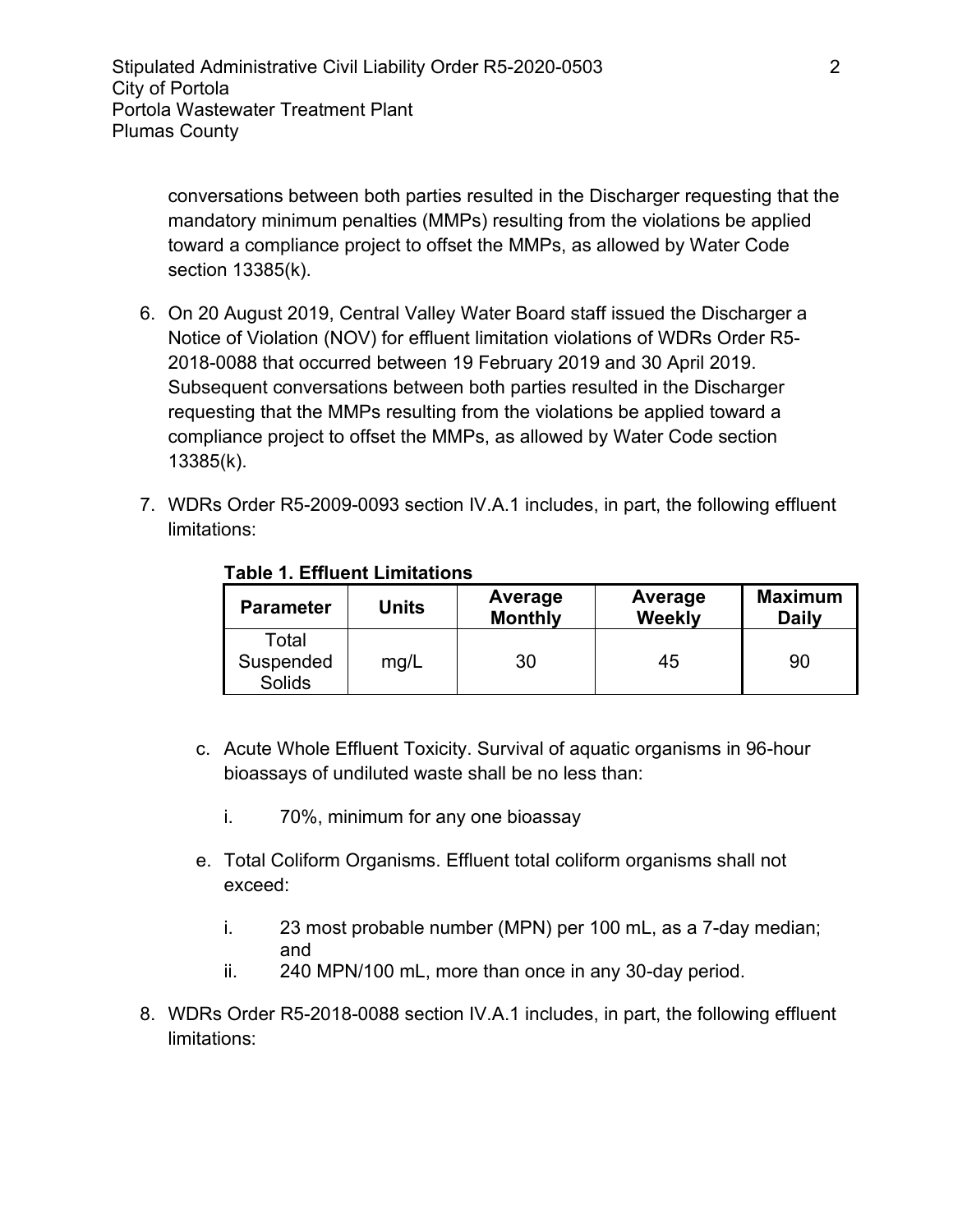- c. Percent Removal. The average monthly percent removal of 5-day biochemical oxygen demand (BOD5) and total suspended solids (TSS) shall not be less than 65 percent.
- e. Total Coliform Organisms. Effluent total coliform organisms shall not exceed the following with compliance measured at Monitoring Location EFF-001 as described in the MRP:
	- i. 23 most probable number (MPN) per 100 mL, as a 7-day median; and
	- ii. 240 MPN/100 mL, more than once in any 30-day period.
- 9. Water Code section 13385, subdivisions (h) and (i) require assessment of mandatory penalties and state, in part, the following:

Water Code section 13385, subdivision (h)(1) states:

Notwithstanding any other provision of this division, and except as provided in subdivisions (j), (k), and (l), a mandatory minimum penalty of three thousand dollars (\$3,000) shall be assessed for each serious violation

Water Code section 13385, subdivision (h)(2) states:

For the purposes of this section, a "serious violation" means any waste discharge that violates the effluent limitations contained in the applicable waste discharge requirements for a Group II pollutant, as specified in Appendix A to Section 123.45 of Title 40 of the Code of Federal Regulations, by 20 percent or more or for a Group I pollutant, as specified in Appendix A to Section 123.45 of Title 40 of the Code of Federal Regulations, by 40 percent or more.

Water Code section 13385, subdivision (i)(1) states, in part:

Notwithstanding any other provision of this division, and except as provided in subdivisions (j), (k), and (l), a mandatory minimum penalty of three thousand dollars (\$3,000) shall be assessed for each violation whenever the person does any of the following four or more times in any period of six consecutive months, except that the requirement to assess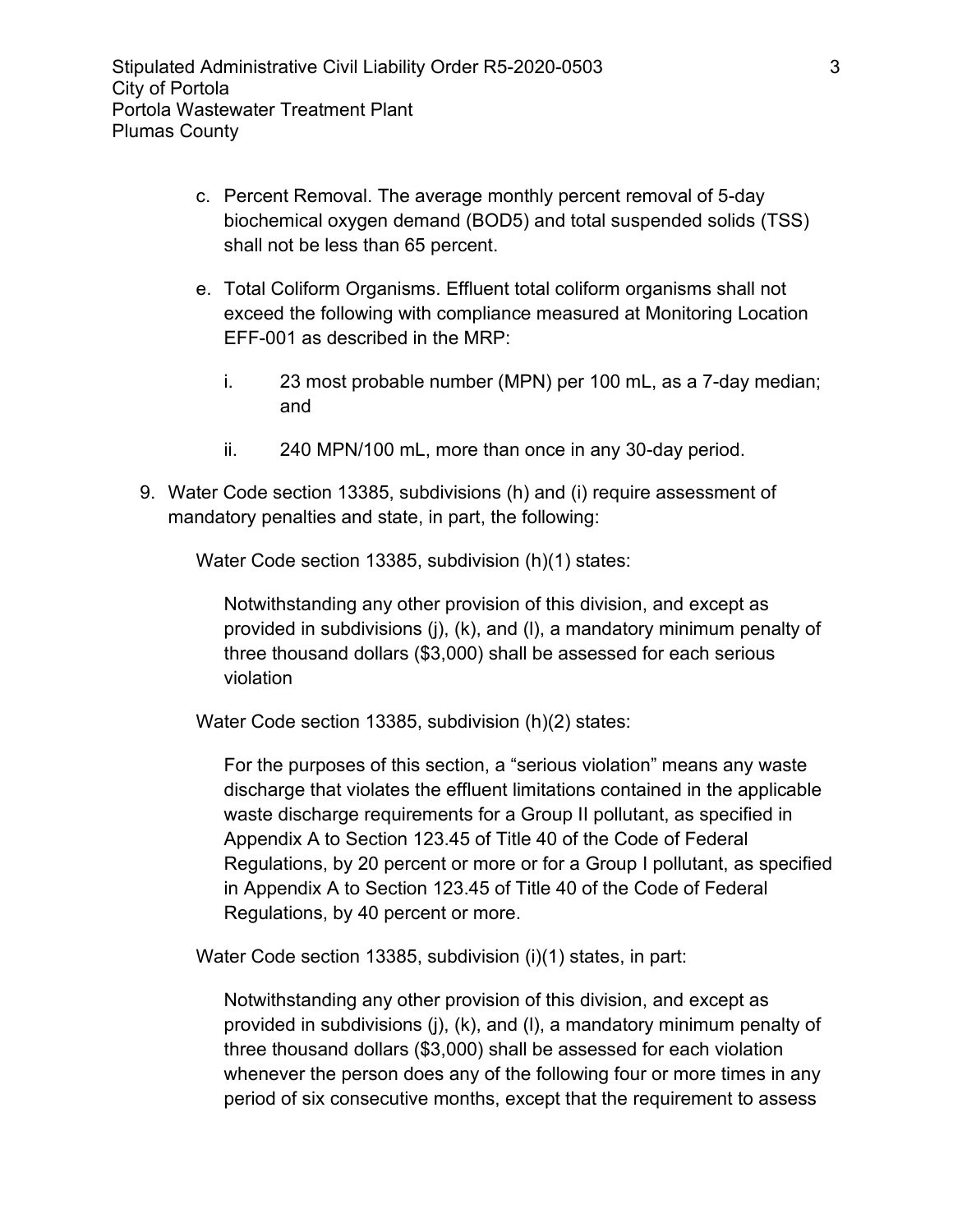the mandatory minimum penalty shall not be applicable to the first three violations:

- A) Violates a waste discharge requirement effluent limitation.
- B) Fails to file a report pursuant to Section 13260.
- C) Files an incomplete report pursuant to Section 13260.
- D) Violates a toxicity effluent limitation contained in the applicable waste discharge requirements where the waste discharge requirements do not contain pollutant-specific effluent limitations for toxic pollutants
- 10.According to the Discharger's self-monitoring reports, the Discharger committed nine (9) non-serious violations of the above effluent limitations contained in WDRs Orders R5-2009-0093 and R5-2018-0088. Three (3) of these non-serious violations are subject to mandatory penalties under CWC Water Code section 133385 subdivision (i)(1) because these violations were preceded by three or more similar violations within a 180-day period. The mandatory minimum penalty for these non-serious violations is **nine thousand dollars (\$9,000)**.
- 11.The total amount of the mandatory minimum penalties assessed for the alleged effluent violations is **nine thousand dollars (\$9,000)**. As stated herein, a detailed list of the alleged effluent violations is included in the Record of Violations (Attachment A), which is incorporated herein.
- 12.Water Code section 13385 (k) states:
	- (1) In lieu of assessing all or a portion of the mandatory minimum penalties pursuant to subdivisions (h) and (i) against a publicly owned treatment works serving a small community, the state board or the regional board may elect to require the publicly owned treatment works to spend an equivalent amount towards the completion of a compliance project proposed by the publicly owned treatment works, if the state board or the regional board finds all of the following:
		- (A) The compliance project is designed to correct the violations within five years.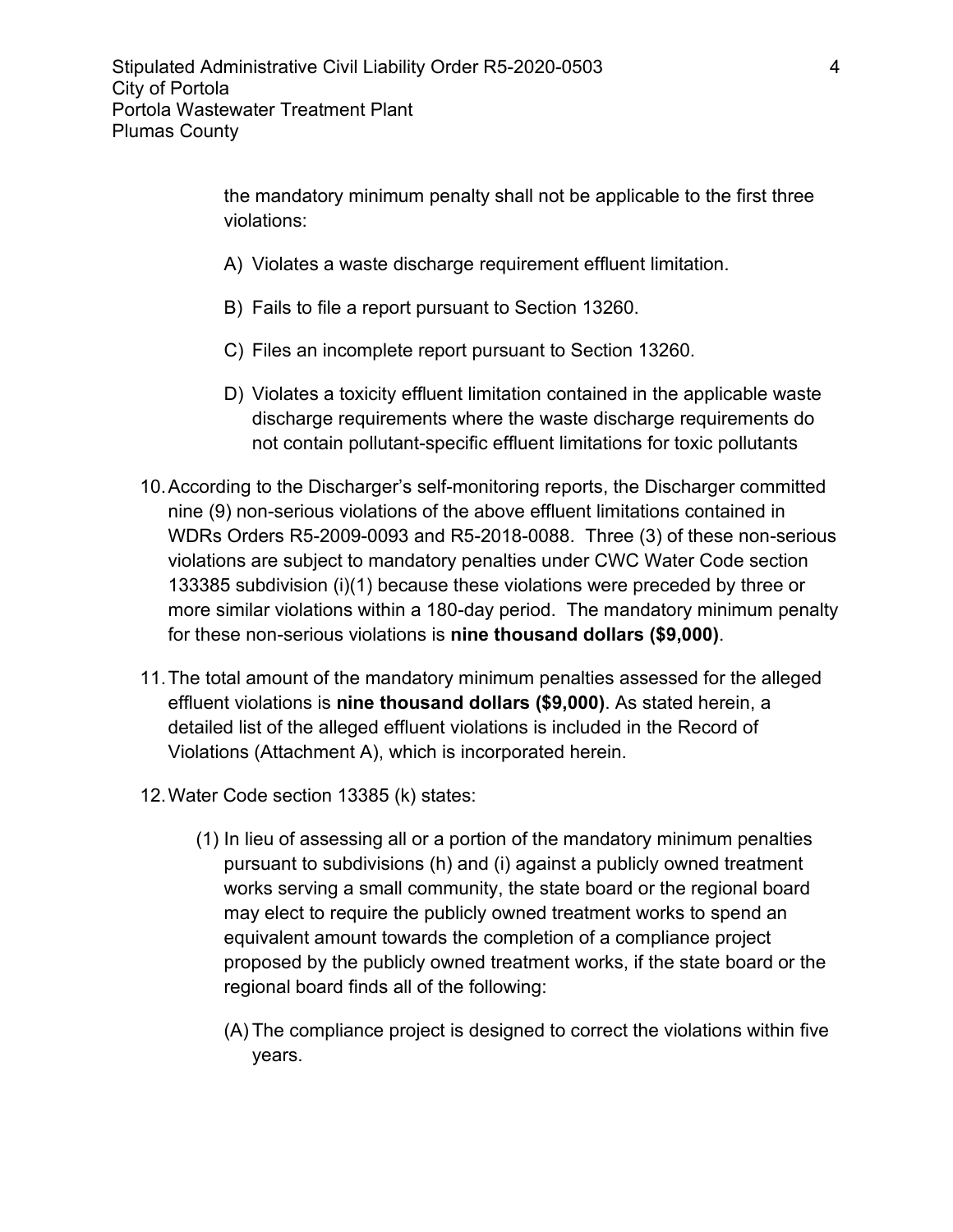- (B) The compliance project is in accordance with the enforcement policy of the state board, excluding any provision in the policy that is inconsistent with this section.
- (C)The publicly owned treatment works has prepared a financing plan to complete the compliance project.
- (2) For the purposes of this subdivision, "a publicly owned treatment works serving a small community" means a publicly owned treatment works serving a population of 10,000 persons or fewer or a rural county, with a financial hardship as determined by the state board after considering such factors as median income of the residents, rate of unemployment, or low population density in the service area of the publicly owned treatment works.
- 13.Under the State Water Resources Control Board's Water Quality Enforcement Policy (Enforcement Policy), a publicly owned treatment works (POTW) serving a small community is a POTW serving a community that has a financial hardship and has a population of 10,000 or fewer people or lies completely within one or more rural counties.
- 14.Under the Enforcement Policy, "financial hardship" means that the community served by the POTW meets one of the following criteria:
	- A) Median household income for the community is less than 80 percent of the California median household income.
	- B) The community has an unemployment rate of 10 percent or greater, or
	- C) Twenty percent of the population is below the poverty level.
- 15.The Central Valley Water Board finds the Discharger is eligible for a Compliance Project because the Facility is a POTW serving a small community with a financial hardship. The Discharger serves a population of 2,104 with a median household income (MHI) of \$28,150, which is less than 80% of the statewide MHI, according to the 2013-2017 American Community Survey 5-Year Estimates.
- 16.On 18 September 2019, the Discharger submitted a Compliance Project proposal to reduce the inflow and infiltration to the sewer system by injecting foam and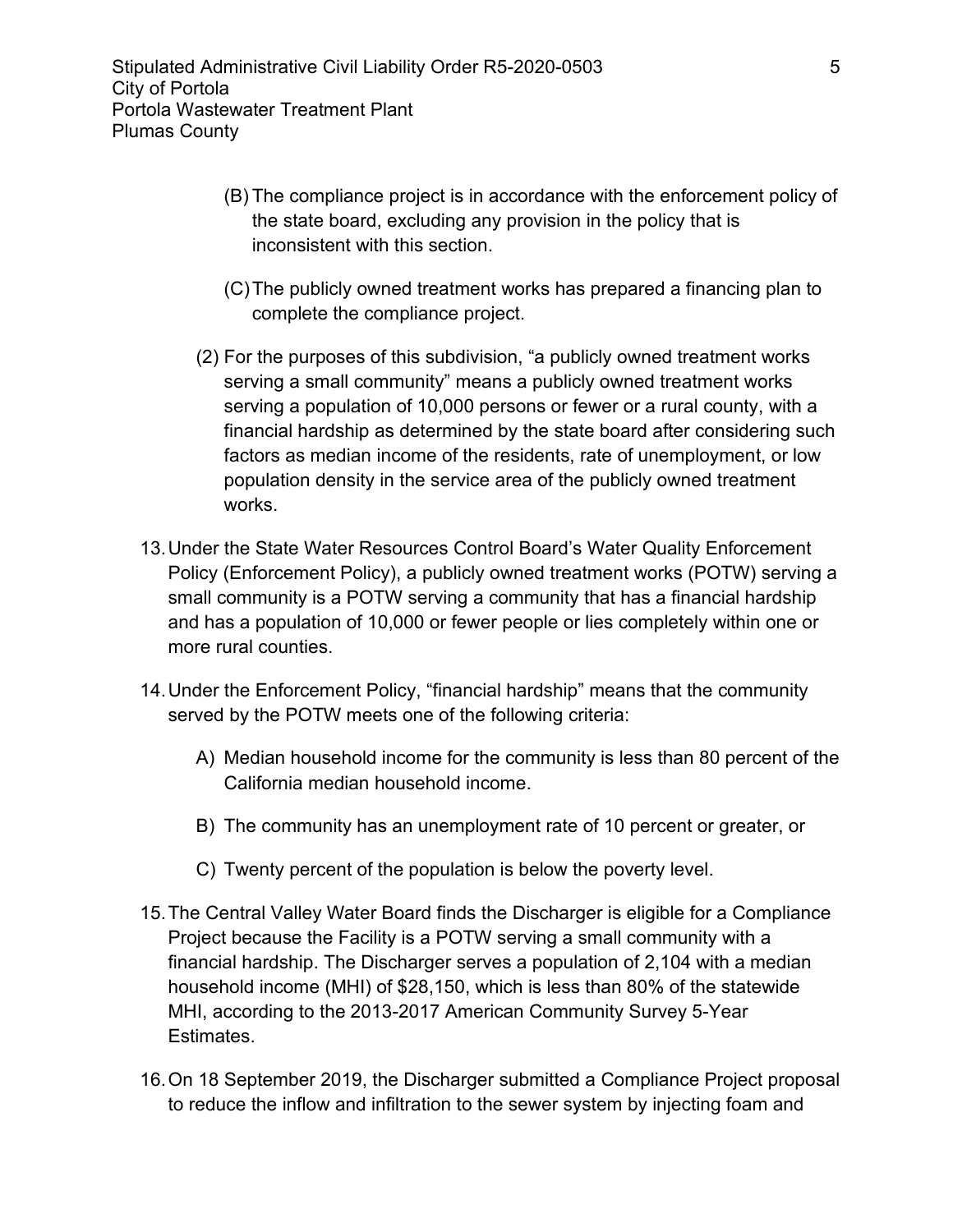epoxy into cracks and leaking manholes throughout the City of Portola. The Compliance Project will be completed during wet weather when inflow and infiltration are visible at the manholes. Additional information and requirements regarding the Compliance Project are contained in Attachment B of this Order, hereby incorporated by reference.

- 17.The Parties have engaged in confidential settlement negotiations and agree to settle the matter without administrative or civil litigation by presenting this Stipulated Order to the Central Valley Water Board, or its delegee, for adoption as an order by settlement, pursuant to Water Code section 13323 and Government Code section 11415.60. To resolve the violations by consent and without further administrative proceedings, the Parties have agreed to the imposition of administrative civil liability (ACL) in the amount of **nine thousand dollars (\$9,000)** in MMPs against the Discharger.
- 18.The Central Valley Water Board Prosecution Team believes that the resolution of the alleged violations is fair and reasonable and fulfills its enforcement objectives, that no further action is warranted concerning the violations alleged herein, and that this Stipulated Order is in the best interest of the public.

# **III. Stipulations**

The Parties stipulate to the following:

19.**Jurisdiction**: The Parties agree that the Central Valley Water Board has subject matter jurisdiction over the matters alleged in this action and personal jurisdiction of the Parties to this Stipulation.

# 20.**Administrative Civil Liability**:

- A) The Discharger herby agrees to the imposition of an ACL in the amount of **nine thousand dollars (\$9,000)** to the Central Valley Water Board to resolve the violations alleged in Attachment A to this Order. That ACL will be spent in accordance with the Compliance Project described in Attachment B.
- B) The entire **nine thousand dollar (\$9,000)** penalty will be suspended pending completion of the Compliance Project described in Attachment B. In accordance with Water Code section 13385(k), the ACL of **\$9,000** shall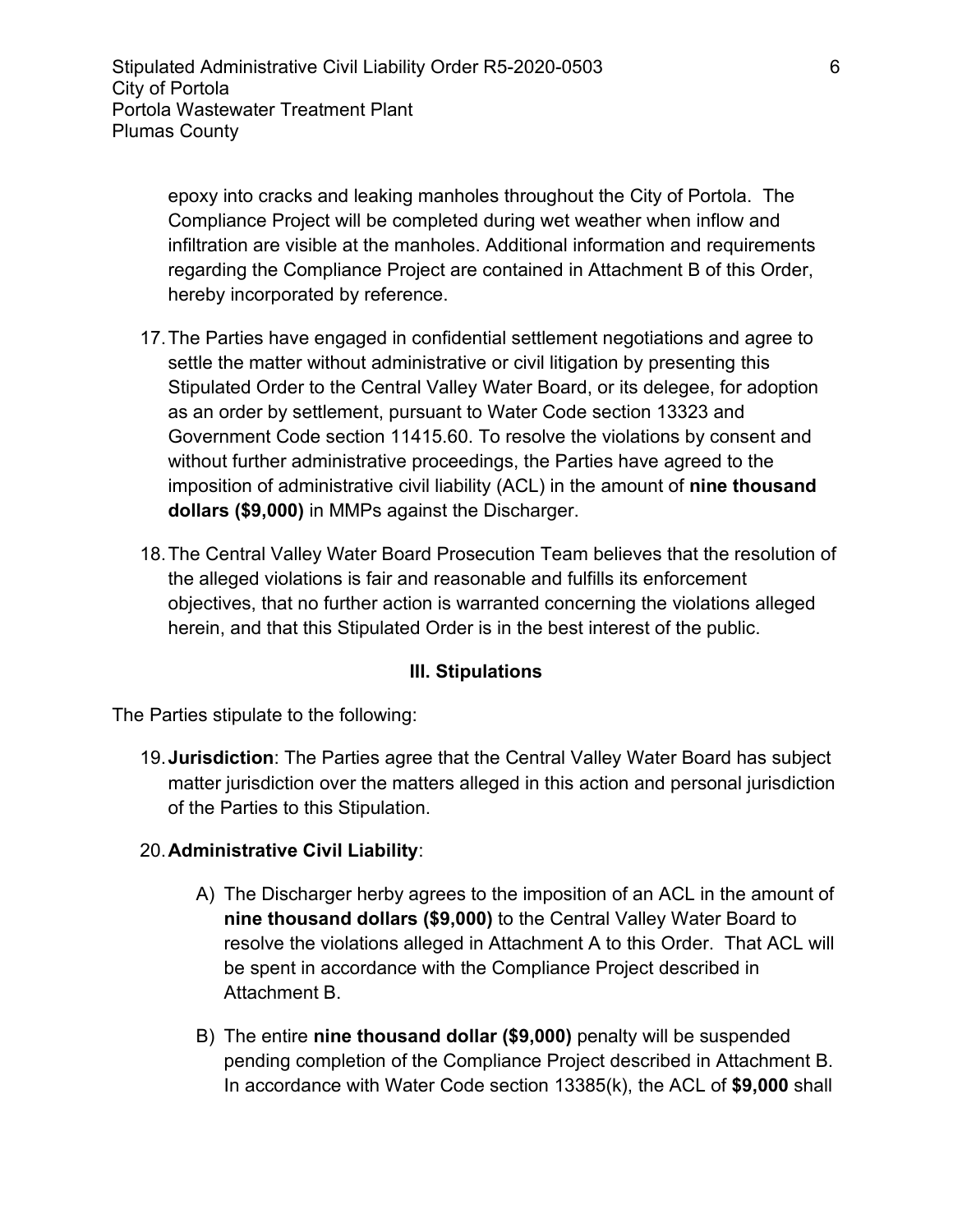be permanently suspended when the Compliance Project is completed to the satisfaction of the Central Valley Water Board by the completion date specified in the attached Compliance Project proposal.

- 21.**Compliance Project**: The Discharger understands that the completed Compliance Project is a material condition of this settlement of liability between the Discharger and the Central Valley Water Board Prosecution Team. The proposed project qualifies as a Compliance Project within the meaning of Water Code section 13385 (k) because it is an upgrade or repair to existing facilities being undertaken to reduce the volume of influent caused by inflow and infiltration in the sewer collection system. Since the Facility is operated by gravity only, a reduction in influent flow will result in longer chlorine contact time and more effective reduction of total coliform organisms in the effluent. Less inflow and infiltration will also reduce the influent waste stream dilution, thereby resulting in better biological treatment that improves BOD and TSS effluent concentrations and removal efficiency. In addition, less influent flow will ultimately reduce the amount of effluent discharged to the Middle Fork of the Feather River.
- 22.**Compliance Project Inspection**: The Discharger shall permit inspection of the Compliance Project by Central Valley Water Board staff during normal business hours, at any location where the Compliance Project is being implemented, as well as review of any documents associated with implementation of the Compliance Project, at any time without notice.
- 23.**Compliance Project Budget**: The amount that the Discharger will expend on the Compliance Project is in excess of the MMP that the Water Board is required to assess under Water Code sections 13385(h) for the violations listed in Attachment A of this Order. The Discharger has prepared a financing plan to complete the project.
- 24.**Compliance Project Schedule**: The Compliance Project is designed to correct the violations within five years because the it will be completed no later than one year from the date on which this Stipulated Order is adopted.
- 25.**Third Party Financial Audit of Compliance Project**: At the written request of the Central Valley Water Board, the Discharger, at its sole cost, shall submit a report prepared by an independent third party(ies) acceptable to the Central Valley Water Board providing such party's(ies's) professional opinion that the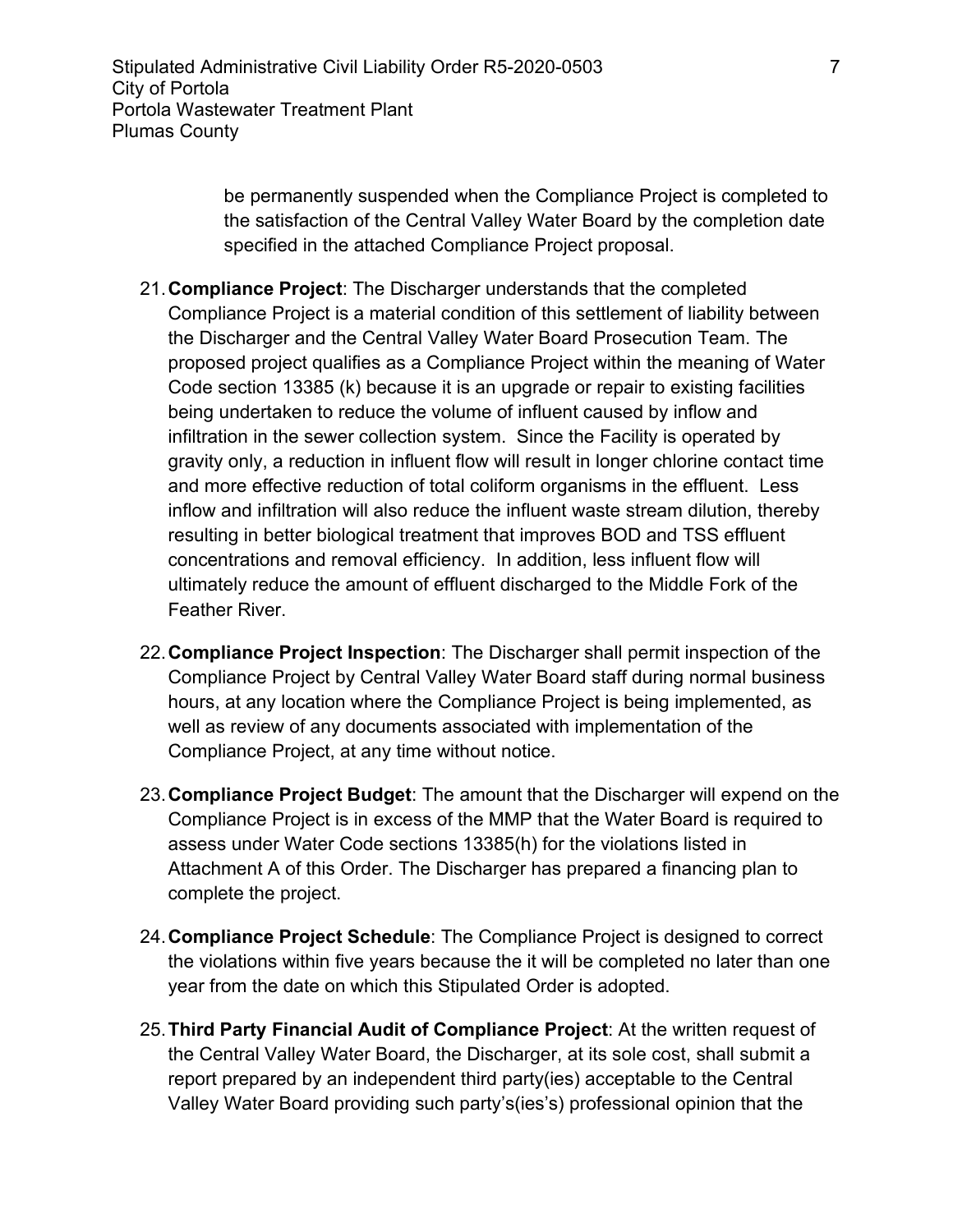Discharger has expended money in the amounts claimed by the Discharger. The written request shall specify the reasons why the audit is being requested. The audit report shall be provided to the Central Valley Water Board within six (6) months of notice from the Central Valley Water Board to the Discharger of the need for an independent third-party audit. The audit need not address any costs incurred by the Central Valley Water Board for oversight.

- 26.**Compliance with Applicable Laws and Regulatory Changes**: The Discharger understands that payment of an ACL in accordance with the terms of this Stipulated Order and/or compliance with the terms of this Stipulated Order is not a substitute for compliance with applicable laws, and that additional violations of the type alleged may subject it to further enforcement, including additional ACLs. Nothing in this Stipulated Order shall excuse the Discharger from meeting any more stringent requirements which may be imposed hereafter by changes in applicable and legally binding legislation or regulations.
- 27.**Failure to Complete Compliance Project**: If the Compliance Project is not completed to the satisfaction of the Water Board by the completion date, the suspended ACL of **\$9,000** will be due and immediately payable to the State Water Pollution Cleanup and Abatement Account (CAA).

## 28.**Party Contacts for Communications Related to Stipulated Order**:

FOR THE CENTRAL VALLEY WATER BOARD:

Mike Nilsen, Water Resource Control Engineer NPDES Unit 364 Knollcrest Drive, Suite 205 Redding, CA 96002 (530) 224-4853 [Michael.Nilsen@waterboards.ca.gov](mailto:Michael.Nilsen@waterboards.ca.gov)

FOR THE DISCHARGER:

Todd Roberts, Public Works Director City of Portola P.O. Box 1225 Portola, CA 96122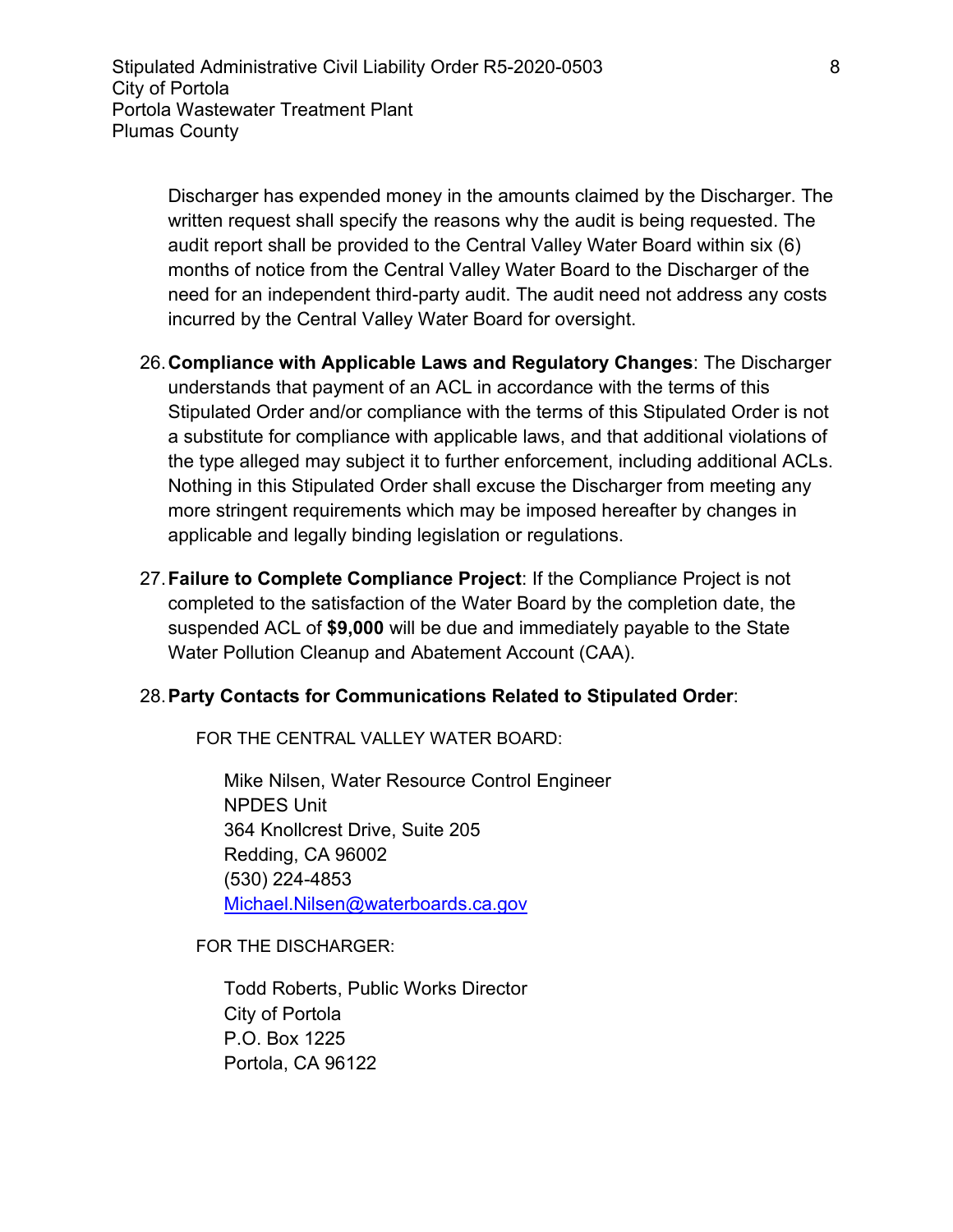(530) 832-4216 t.roberts@ci.portola.ca.us

- 29.**Attorney's Fees and Costs**: Except as otherwise provided herein, each Party shall bear all attorneys' fees and costs arising from the Party's own counsel in connection with the matters set forth herein.
- 30.**Public Notice**: The Discharger understands that this Stipulated Order will be noticed for a 30-day public review and comment period prior to consideration by the Central Valley Water Board, or its delegee. If significant new information is received that reasonably affects the propriety of presenting this Stipulated Order to the Central Valley Water Board, or its delegee, for adoption, the Assistant Executive Officer may unilaterally declare this Stipulated Order void and decide not to present it to the Central Valley Water Board, or its delegee. The Discharger agrees that it may not rescind or otherwise withdraw its approval of this proposed Stipulated Order.
- 31.**Procedure**: The Parties agree that the procedure that has been adopted for the approval of the settlement by the Parties and review by the public, as reflected in this Order, will be adequate. In the event procedural objections are raised prior to this Stipulated Order becoming effective, the Parties agree to meet and confer concerning any such objections and may agree to revise or adjust the procedure as necessary or advisable under the circumstances.
- 32.**No Waiver of Right to Enforce**: The failure of the Prosecution Team or Central Valley Water Board to enforce any provision of this Stipulated Order shall in no way be deemed a waiver of such provision, or in any way affect the validity of this Stipulated Order. The failure of the Prosecution Team or Central Valley Water Board to enforce any such provision shall not preclude it from later enforcing the same or any other provision of this Stipulated Order. No oral advice, guidance, suggestions, or comments by employees or officials of any Party regarding matters covered under this Stipulated Order shall be construed to relieve any Party regarding matters covered in this Stipulated Order. The Central Valley Water Board reserves all rights to take additional enforcement actions, including without limitation, the issuance of ACL complaints or orders for violations other than those addressed by this Order.
- 33.**Effect of Stipulated Order**: Except as expressly provided in this Stipulated Order, nothing in this Stipulated Order is intended nor shall it be construed to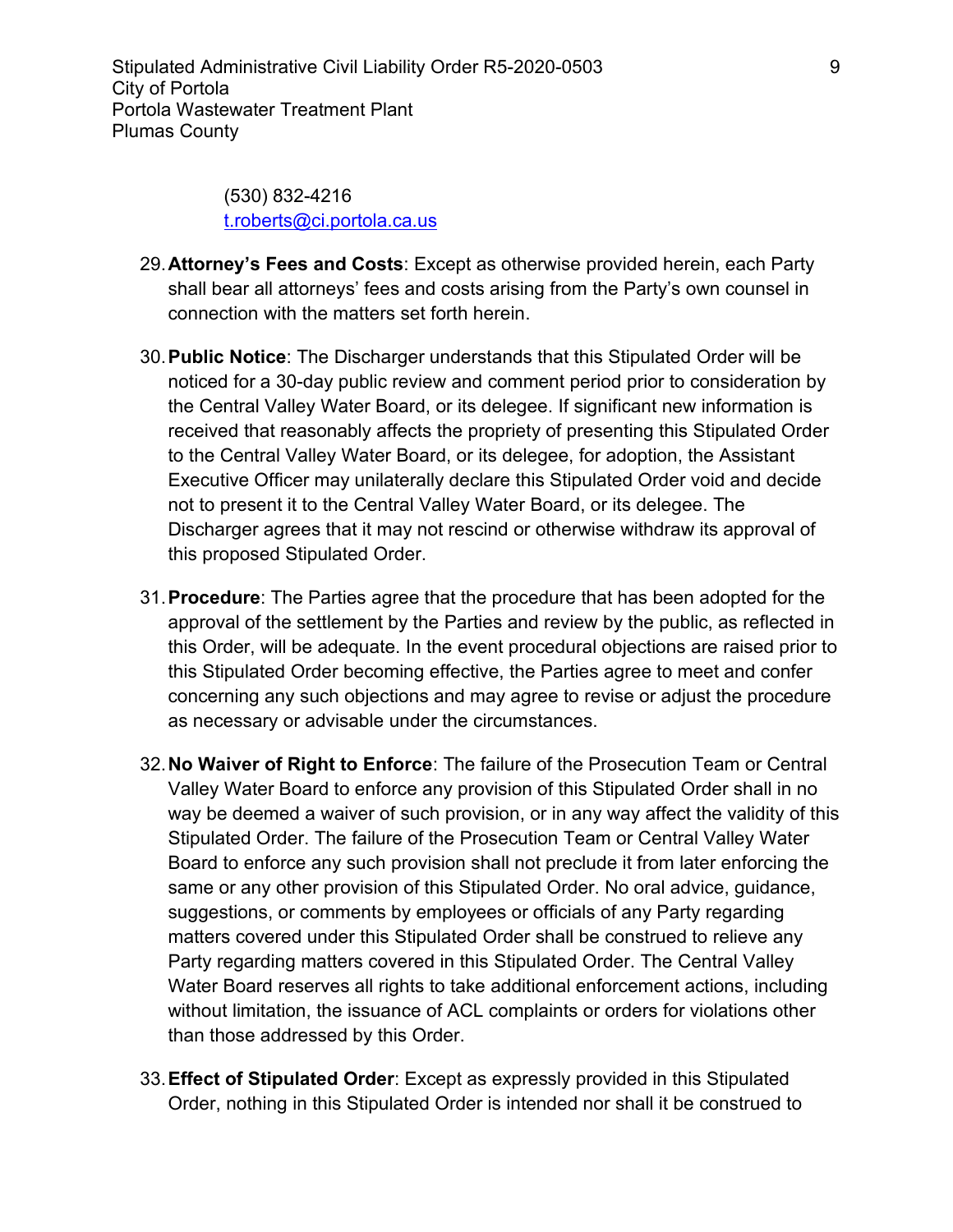preclude the Central Valley Water Board or any state agency, department, board or entity or any local agency from exercising its authority under any law, statute, or regulation.

- 34.**Interpretation**: This Stipulated Order shall not be construed against the party preparing it but shall be construed as if the Parties jointly prepared it and any uncertainty and ambiguity shall not be interpreted against any one party.
- 35.**Modification**: This Stipulated Order shall not be modified by any of the Parties by oral representation whether made before or after the execution of this Order. All modifications must be made in writing and approved by the Central Valley Water Board or its delegee.
- 36.**Integration**: This Stipulated Order constitutes the entire agreement between the Parties and may not be amended or supplemented except as provided for in this Stipulated Order.
- 37.**If Order Does Not Take Effect**: In the event that this Stipulated Order does not take effect because it is not approved by the Central Valley Water Board, or its delegee, or is vacated in whole or in part by the State Water Board or a court, the Parties acknowledge that the Prosecution Team may proceed to a contested evidentiary hearing before the Central Valley Water Board to determine whether to assess an ACL for the underlying alleged violations, or may continue to pursue settlement. The Parties agree that all oral and written statements and agreements made during the course of settlement discussions will not be admissible as evidence in any subsequent administrative or judicial proceeding or hearing and will be fully protected by California Evidence Code sections 1152 and 1154; California Government Code section 11415.60; Rule 408, Federal Rules of Evidence; and any other applicable privilege under federal and/or state law. The Parties also agree to waive any and all objections related to their efforts to settle this matter, including, but not limited to:
	- A) Objections related to prejudice or bias of any of the Central Valley Water Board members or their advisors and any other objections to the extent that they are premised in whole or in part on the fact that the Central Valley Water Board members or their advisors were exposed to some of the material facts and the Parties settlement positions, and therefore may have formed impressions or conclusions, prior to conducting any contested evidentiary hearing in this matter; or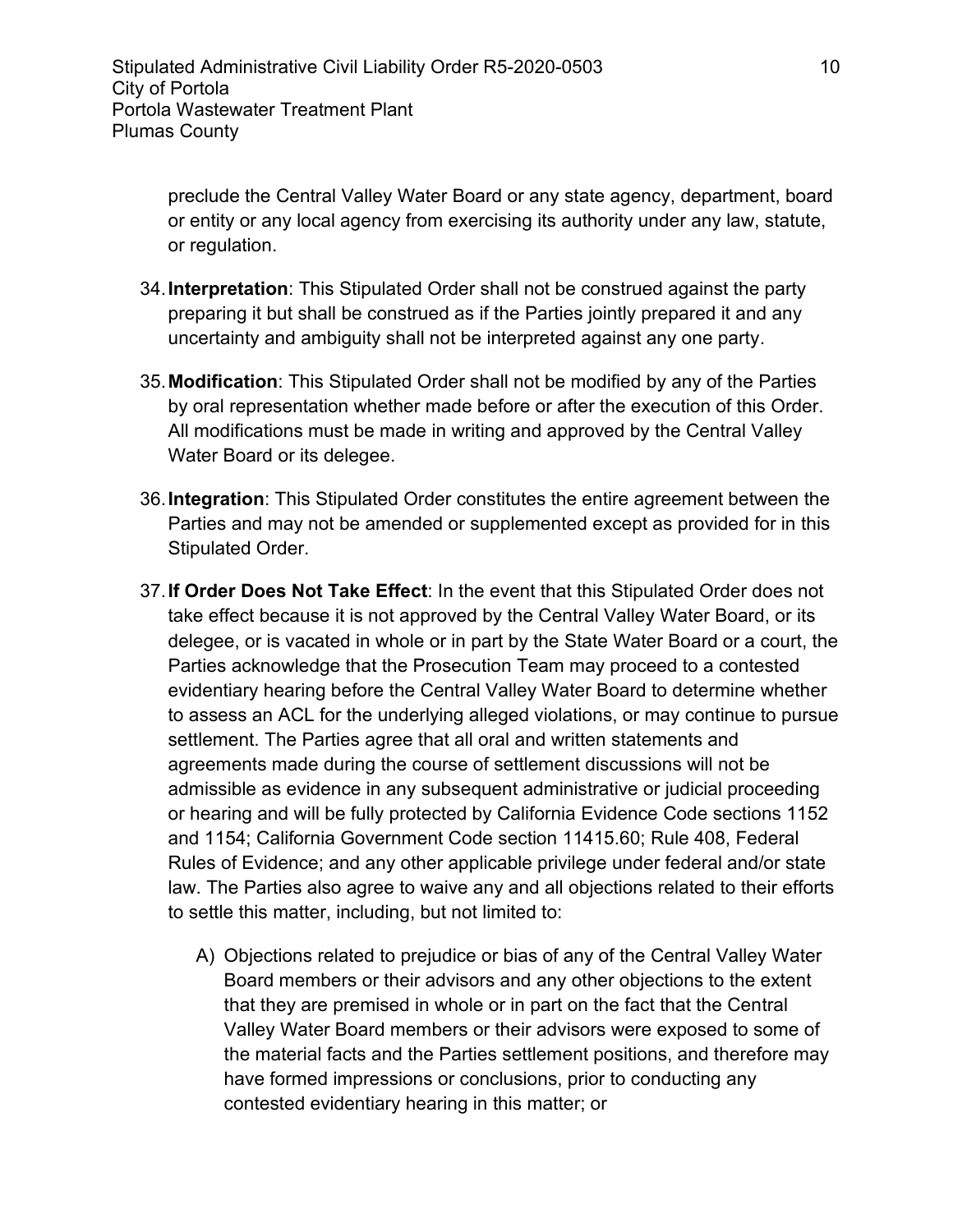- B) Laches or delay or other equitable defenses based on the time period that the Order or decision by settlement may be subject to administrative or judicial review.
- 38.**Waiver of Hearing**: The Discharger has been informed of the rights provided by Water Code section 13323, subdivision (b), and hereby waives its right to a hearing before the Central Valley Water Board.
- 39.**Waiver of Right to Petition**: The Discharger hereby waives the right to petition the Central Valley Water Board's adoption of the Stipulated Order as written for review by the State Water Resources Control Board, and further waives the right, if any, to appeal the same to a California Superior Court and/or any California appellate level court.
- 40.**Covenant Not to Sue**: Upon the effective date of this Stipulated Order, the Discharger shall and does release, discharge, and covenant not to sue or pursue any civil or administrative claims against any State Agency or the State of California, its officers, agents, directors, employees, attorneys, representatives, for any and all claims or cause of action, which arise out of or are related to this action.
- 41.**Water Boards Not Liable**: Neither the Central Valley Water Board members, nor the Central Valley Water Board staff, attorneys, or representatives shall be liable for any injury or damage to persons or property resulting from the negligent or intentional acts or omissions by the Discharger or its respective directors, officers, employees, agents, representatives, or contractors in carrying out activities pursuant to this Order, nor shall the Central Valley Water Board, its members, staff, attorneys, or representatives be held as parties to or guarantors of any contract entered into by the Discharger, or its directors, officers, employees, agents, representatives, or contractors in carrying out activities pursuant to this Order.
- 42.**Authority to Bind**: Each person executing this Stipulated Order in a representative capacity represents and warrants that he or she is authorized to execute this Order on behalf of and to bind the entity on whose behalf he or she executes the Order.
- 43.**Necessity for Written Approvals**: All approvals and decisions of the Central Valley Water Board under the terms of this Stipulated Order shall be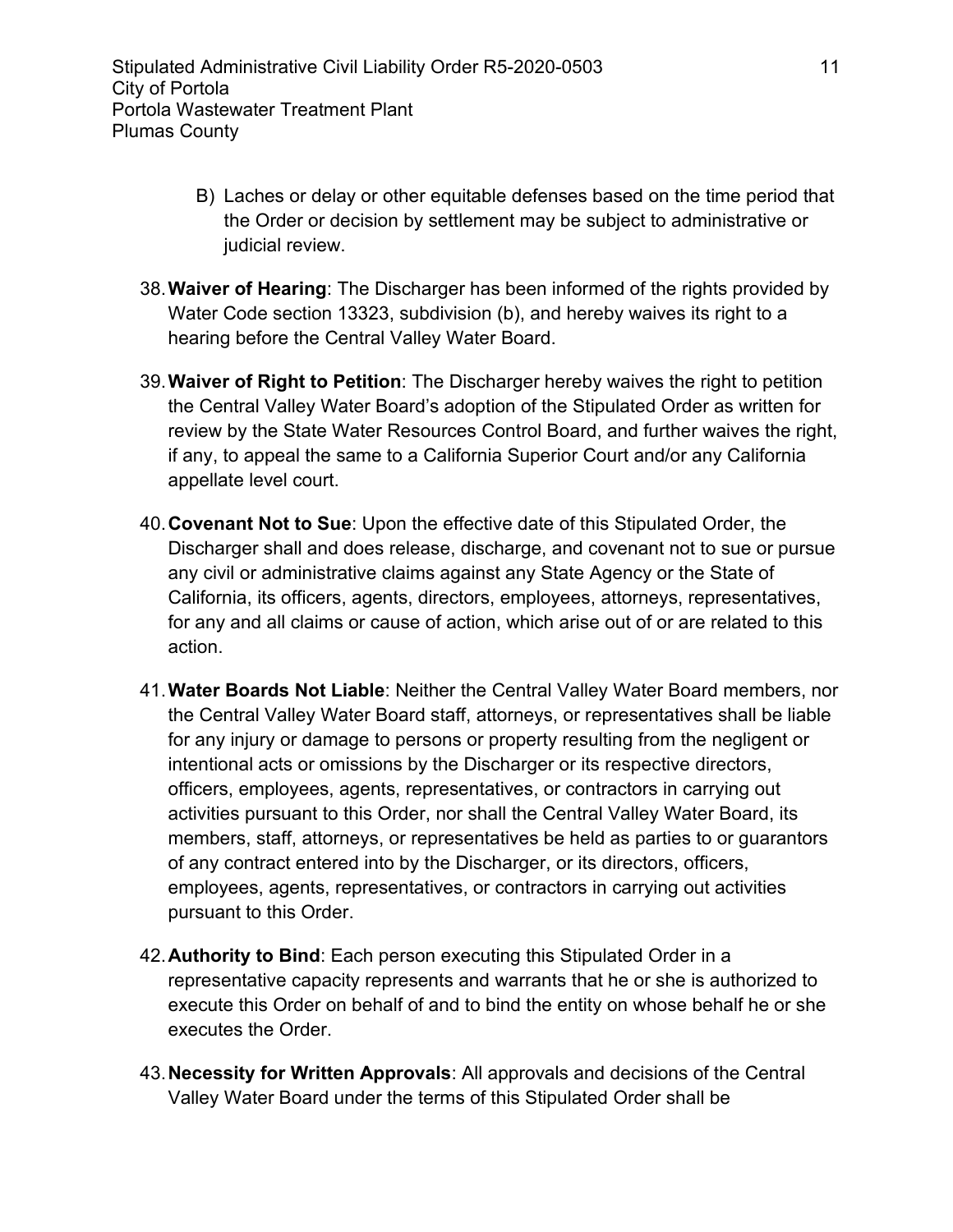communicated to the Discharger in writing. No oral advice, guidance, suggestions, or comments by employees or officials of the Central Valley Water Board regarding submissions or notices shall be construed to relieve the Discharger of its obligation to obtain any final written approval required by this Stipulated Order.

- 44.**No Third Party Beneficiaries**: This Stipulated Order is not intended to confer any rights or obligation on any third party or parties, and no third party or parties shall have any right of action under this Stipulated Order for any cause whatsoever.
- 45.**Severability**: This Stipulated Order is severable; should any provision be found invalid the remainder shall remain in full force and effect.
- 46.**Effective Date**: This Stipulated Order shall be effective and binding on the Parties upon the date the Central Valley Water Board, or its delegee, enters the Order.
- 47.**Counterpart Signatures**: This Order may be executed and delivered in any number of counterparts, each of which when executed and delivered shall be deemed to be an original, but such counterparts shall together constitute one document.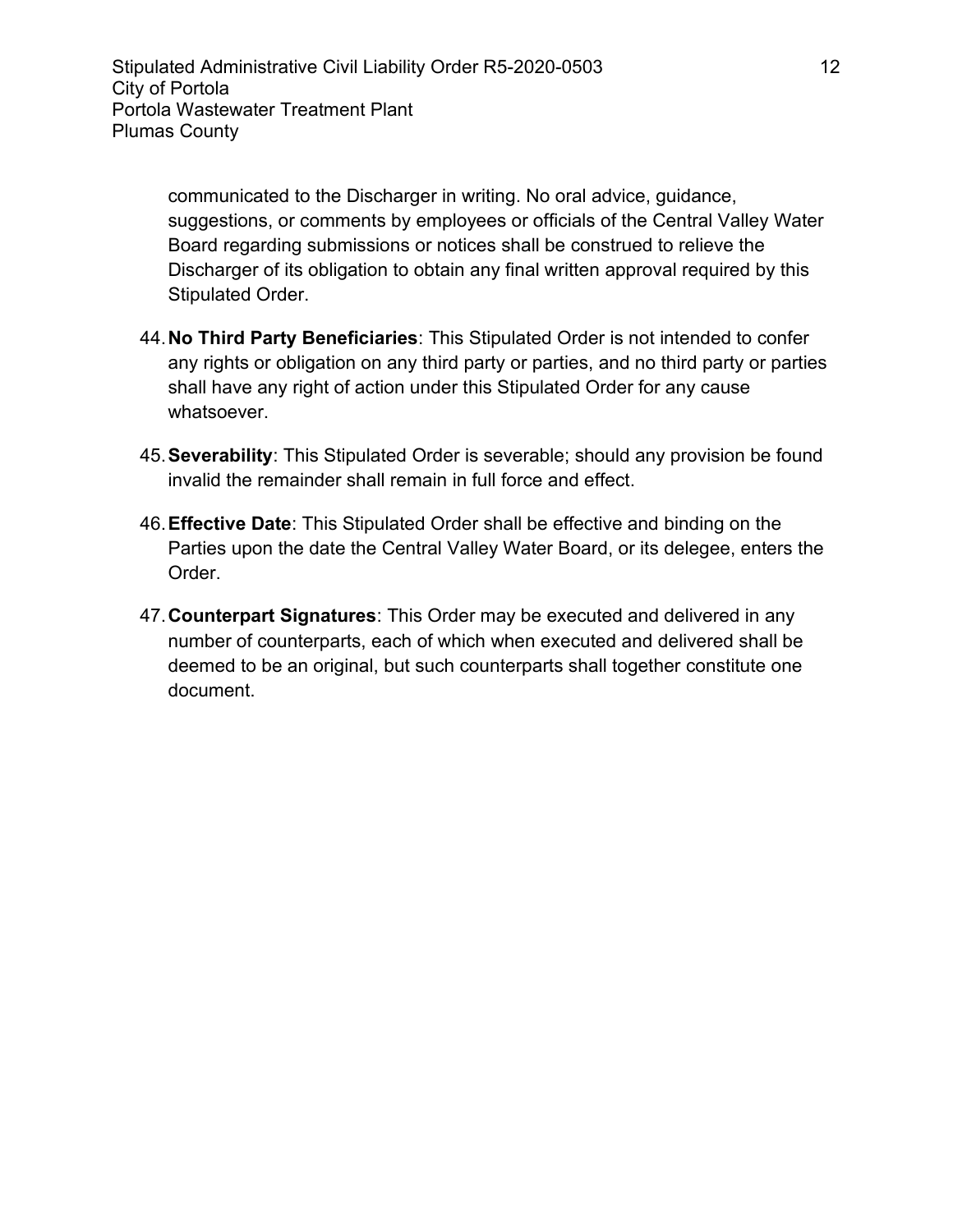Stipulated Administrative Civil Liability Order R5-2020-0503 13 City of Portola Portola Wastewater Treatment Plant Plumas County

## **IT IS SO STIPULATED.**

California Regional Water Quality Control Board Prosecution Team Central Valley Region

By: \_\_*Original signed by*\_\_\_\_\_\_ Clint E. Snyder, P.G. Assistant Executive Officer

\_\_12/17/19\_\_ Date

City of Portola

By: *\_\_Original signed by* Todd Roberts Public Works Director

\_\_12/17/19\_\_ Date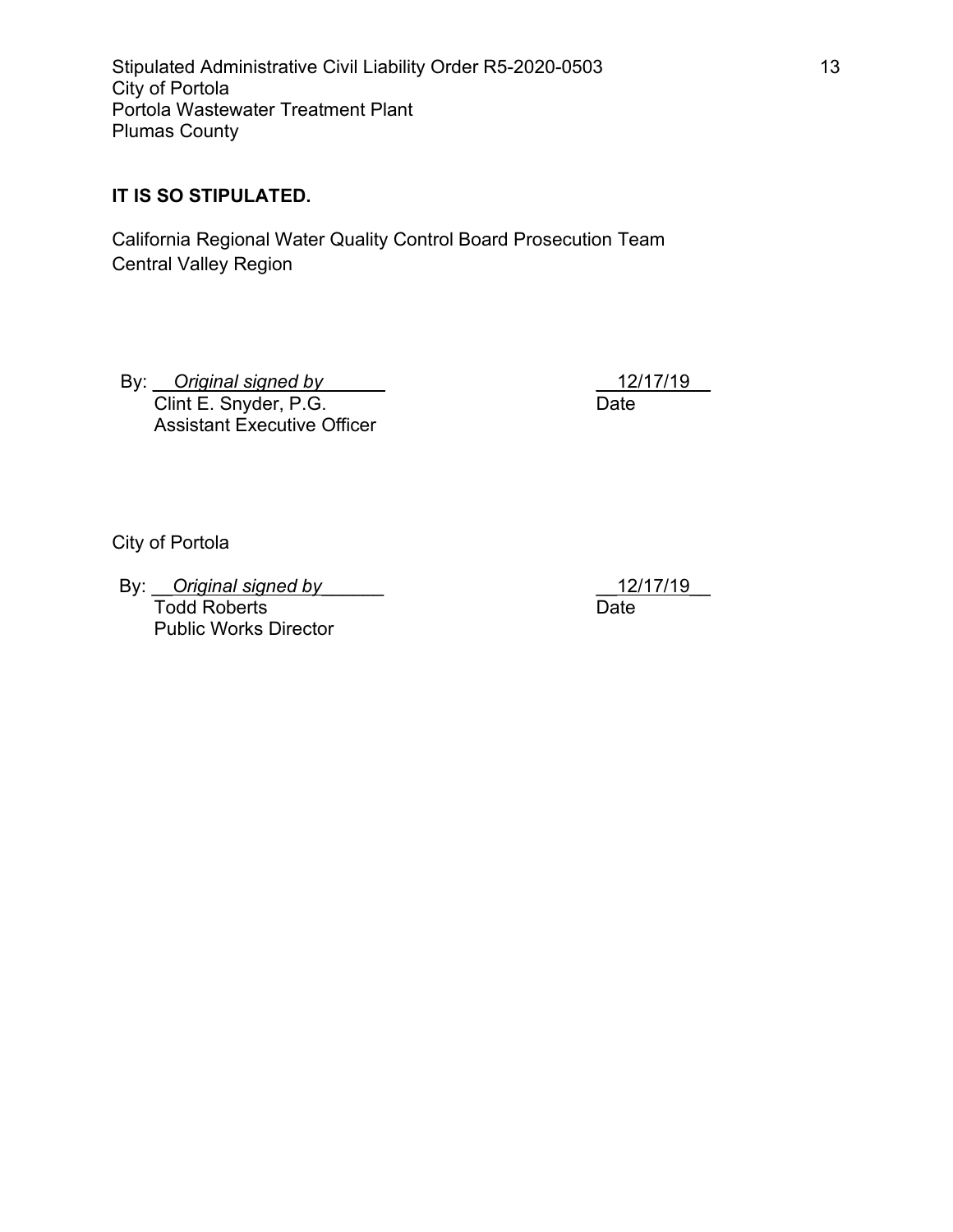# **HAVING CONSIDERED THE PARTIES STIPULATIONS, THE CENTRAL VALLEY REGIONAL WATER QUALITY CONTROL BOARD, BY AND THROUGH ITS EXECUTIVE OFFICER, FINDS THAT:**

- 1. The foregoing Stipulation is fully incorporated herein and made part of this Order.
- 2. This is an action to enforce the laws and regulations administered by the Central Valley Water Board. The Central Valley Water Board finds that issuance of this Order is exempt from the provisions of the California Environmental Quality Act (Public Resources Code, sections 21000 et seq.), in accordance with section 15321, subdivision (a)(2), Title 14, of the California Code of Regulations.
- 3. The Executive Officer of the Central Valley Water Board is authorized to refer this matter directly to the Attorney General for enforcement if the Discharger fails to perform any of its obligations under this Order.

Pursuant to Water Code section 13323 and Government Code section 11415.60, **IT IS HEREBY ORDERED** on behalf of the California Regional Water Quality Control Board, Central Valley Region.

 $\mathcal{L}$  and  $\mathcal{L}$  and  $\mathcal{L}$ 

**Patrick Pulupa, Executive Officer**

**February 5, 2020**

Enclosures (2): Attachment A: Record of Violations Attachment B: Compliance Project Description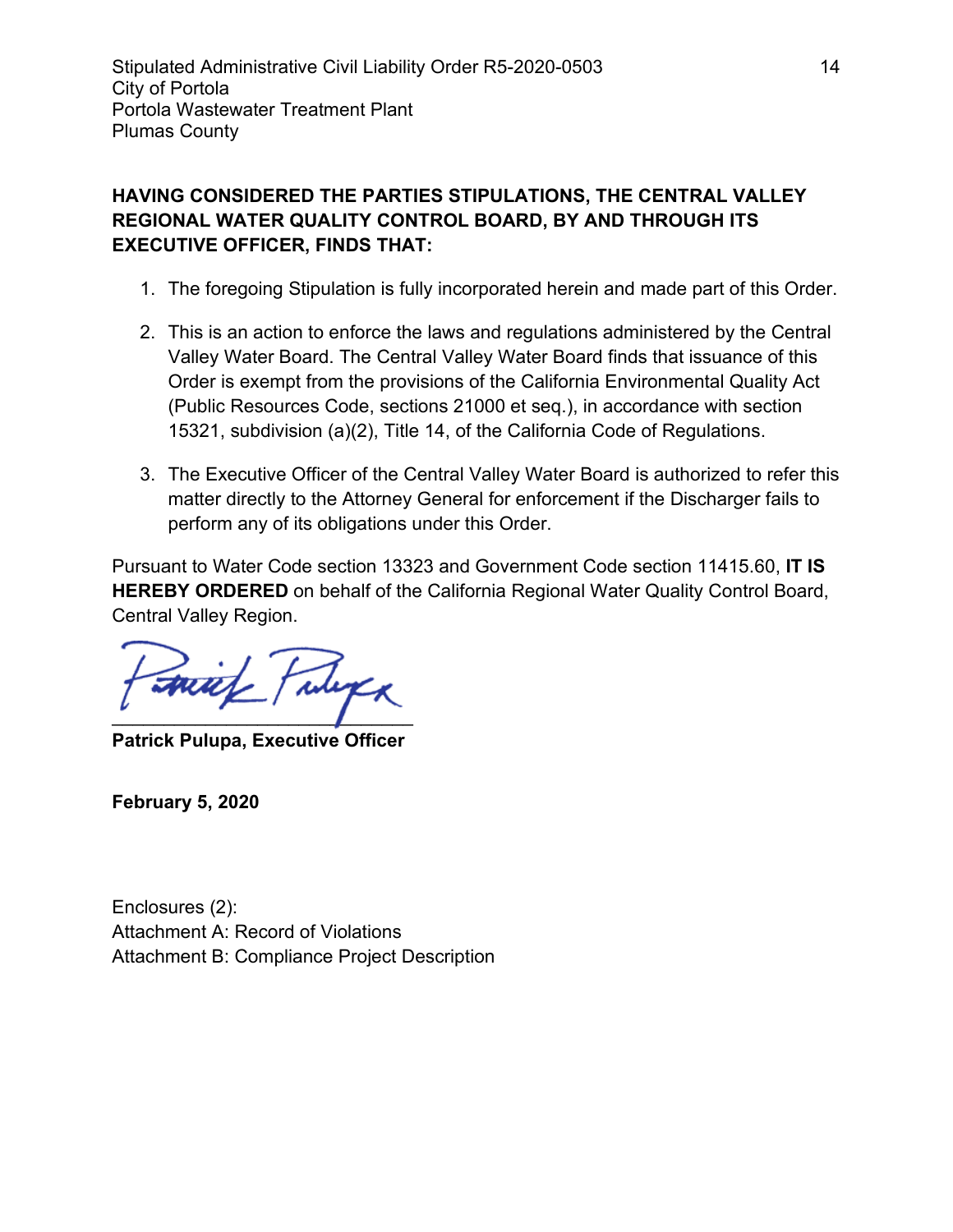#### **R5-2020-0503 - ATTACHMENT A RECORD OF VIOLATIONS FOR ASSESSING MANDATORY MINIMUM PENALTIES**

# **City of Portola Portola Wastewater Treatment Plant**

RECORD OF VIOLATIONS (20 March 2018 – 30 April 2019) MANDATORY MINIMUM PENALTIES (Data reported under Monitoring and Reporting Programs R5-2009-0093 and R5-2018-0088)

The following table lists the alleged violations, including those subject to mandatory minimum penalties (MMPs), pursuant to Water Code section 13385(h) and (i).

**Table A - Violations subject to Mandatory Minimum Penalties**

| Item           | <b>Date</b> | <b>Parameter</b>                               | <b>Units</b> | Limit | <b>Measured</b> | <b>Period</b>      | <b>Violation</b><br><b>Type</b> | <b>MMP</b><br><b>Type</b> | <b>MMP</b><br><b>Amount</b> | <b>CIWQS</b> |
|----------------|-------------|------------------------------------------------|--------------|-------|-----------------|--------------------|---------------------------------|---------------------------|-----------------------------|--------------|
| $\mathbf{1}$   | 20-Mar-18   | <b>Total Coliform</b>                          | MPN/100 mL   | 23    | 350             | 7-Day Median       | <b>OEV</b>                      | <b>NCHRON</b>             | \$0                         | 1043440      |
| $\overline{2}$ | 27-Mar-18   | <b>Total Coliform</b>                          | MPN/100 mL   | 23    | 1600            | 7-Day Median       | <b>OEV</b>                      | <b>NCHRON</b>             | \$0                         | 1043438      |
| 3              | 27-Mar-18   | <b>Total Coliform</b>                          | MPN/100 mL   | 240   | 1600            | 30-Day Period      | <b>OEV</b>                      | <b>NCHRON</b>             | \$0                         | 1049966      |
| $\overline{4}$ | 31-Mar-18   | <b>Total Suspended</b><br><b>Solids</b>        | mg/L         | 30    | 35              | Average<br>Monthly | CAT <sub>1</sub>                | <b>CHRON</b>              | \$3,000                     | 1049585      |
| 5              | $3-Apr-18$  | <b>Acute Whole</b><br><b>Effluent Toxicity</b> | % Survival   | 70    | 55              | One Bioassay       | <b>ATOX</b>                     | <b>CHRON</b>              | \$3,000                     | 1049586      |
| 6              | 19-Feb-19   | <b>Total Coliform</b>                          | MPN/100 mL   | 23    | >1600           | 7-Day Median       | <b>OEV</b>                      | <b>NCHRON</b>             | \$0                         | 1058006      |
| $\overline{7}$ | 28-Feb-19   | <b>Total Coliform</b>                          | MPN/100 mL   | 23    | 240             | 7-Day Median       | <b>OEV</b>                      | <b>NCHRON</b>             | \$0                         | 1058007      |
| 8              | 23-Apr-19   | <b>Total Coliform</b>                          | MPN/100 mL   | 23    | >1600           | 7-Day Median       | <b>OEV</b>                      | <b>NCHRON</b>             | \$0                         | 1059789      |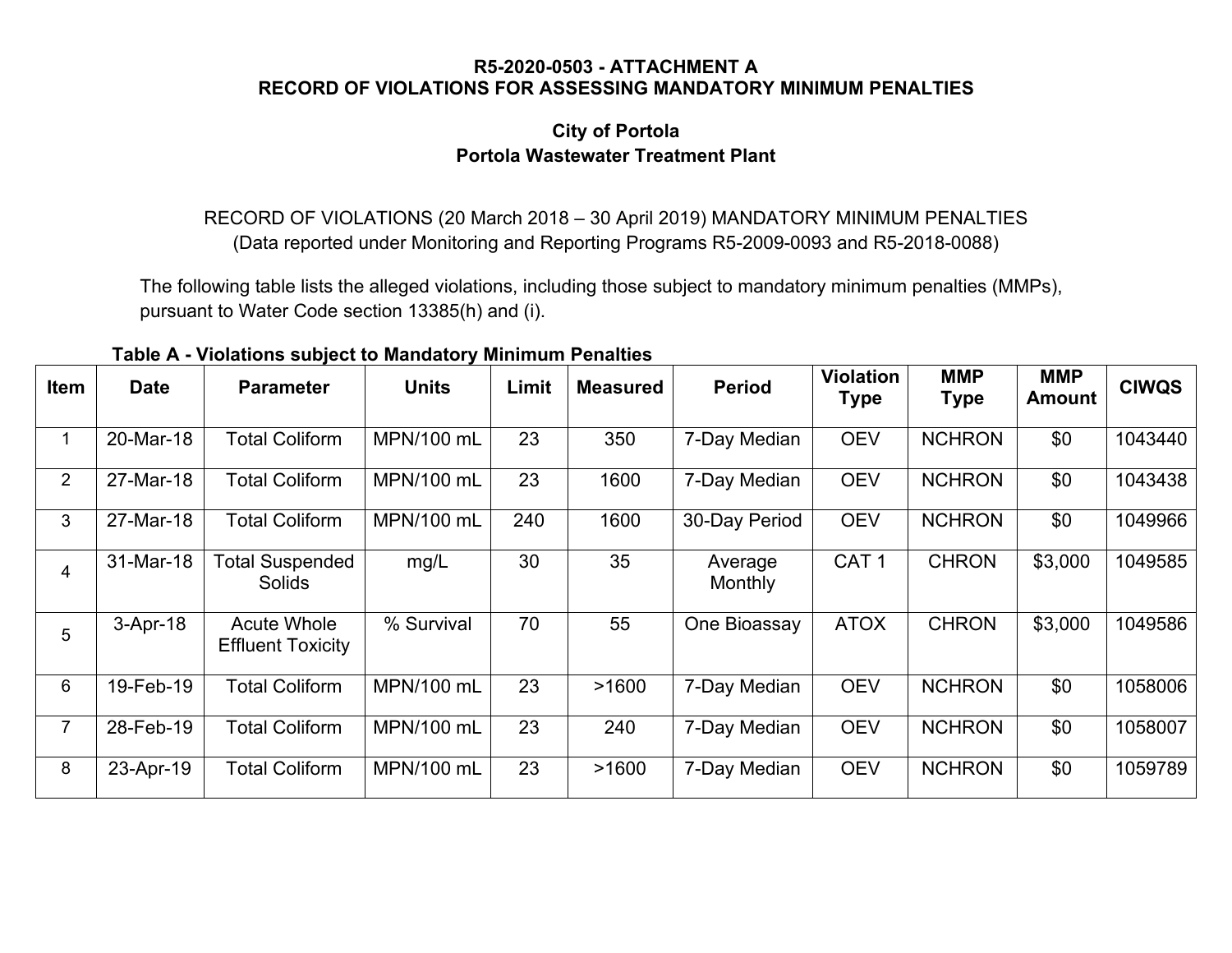## **R5-2020-0503 - ATTACHMENT A RECORD OF VIOLATIONS FOR ASSESSING MANDATORY MINIMUM PENALTIES**

| <b>Item</b> | <b>Date</b> | <b>Parameter</b>                        | <b>Units</b> | ∟imit | <b>Measured</b> | <b>Period</b>      | <b>Violation</b><br>Type | <b>MMP</b><br>Type | <b>MMP</b><br><b>Amount</b> | <b>CIWQS</b> |
|-------------|-------------|-----------------------------------------|--------------|-------|-----------------|--------------------|--------------------------|--------------------|-----------------------------|--------------|
| g           | 30-Apr-19   | <b>Total Suspended</b><br><b>Solids</b> | % Removal    | 65    | 57.6            | Average<br>Monthly | CAT 1                    | <b>CHRON</b>       | \$3,000                     | 1061914      |

## **PAYMENT AMOUNT VIOLATIONS SUMMARY:**

| <b>VIOLATIONS AS OF:</b>                    | 10/1/2019 |
|---------------------------------------------|-----------|
| <b>Group I Serious Violations:</b>          |           |
| <b>Group II Serious Violations:</b>         |           |
| Non-Serious Violations Not Subject to MMPs: |           |
| Non-serious Violations Subject to MMPs:     | 3         |
| <b>Total Violations Subject to MMPs:</b>    |           |

## **Mandatory Minimum Penalty Amount for Effluent Limit Violation(s)**

3 Non-Serious Violations subject to MMPs x \$3,000 per Violation = \$9,000

# **Total Mandatory Minimum Penalty = \$9,000**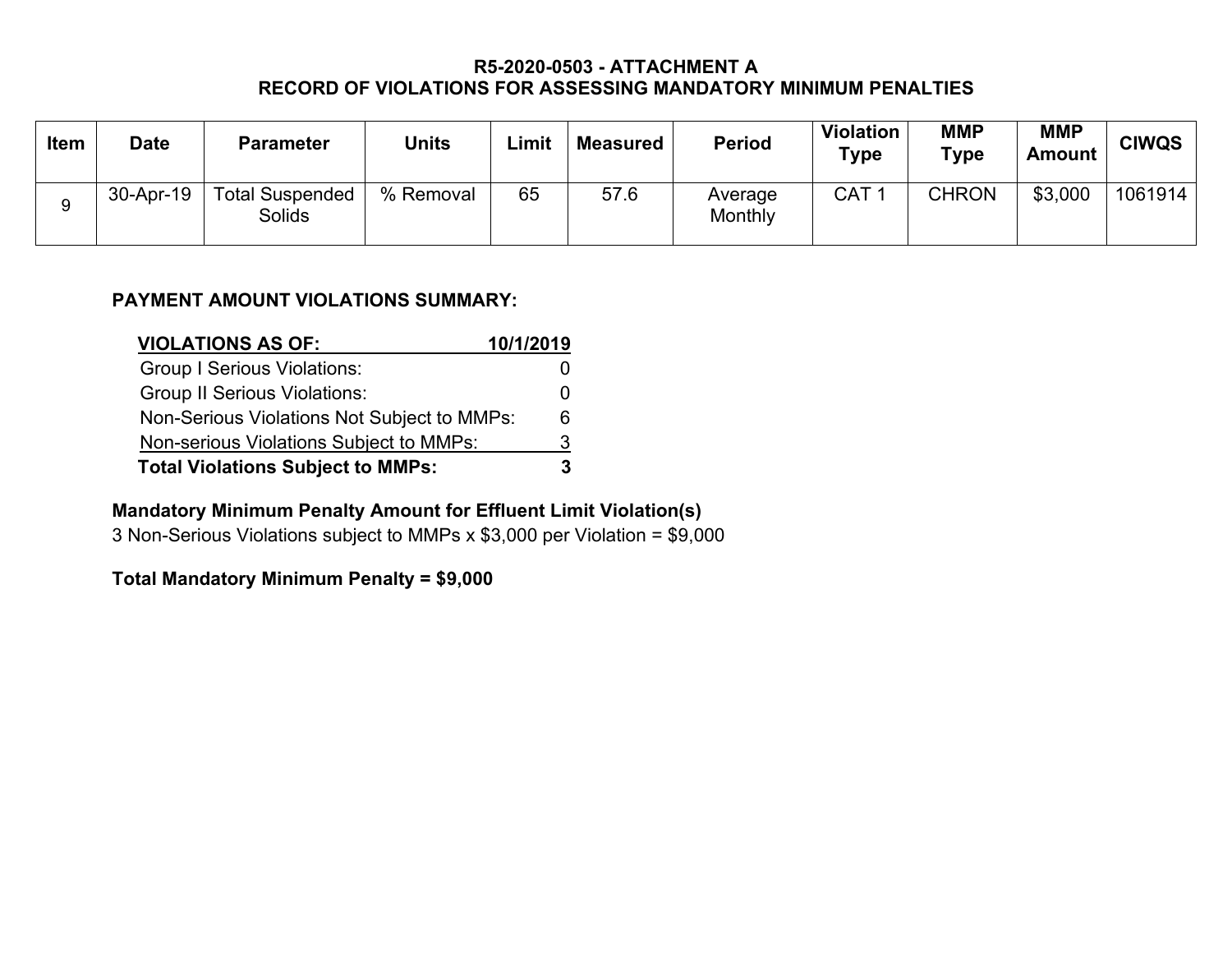## **R5-2020-0503 - ATTACHMENT A RECORD OF VIOLATIONS FOR ASSESSING MANDATORY MINIMUM PENALTIES**

## **Table A - Definitions**

| <b>Abbreviation</b> | <b>Description</b>                                                                                                                                                                                                                                   |
|---------------------|------------------------------------------------------------------------------------------------------------------------------------------------------------------------------------------------------------------------------------------------------|
| <b>ATOX</b>         | Violations of acute whole effluent toxicity limitation.                                                                                                                                                                                              |
| CAT <sub>1</sub>    | Violation of effluent limitation for Group I pollutant.                                                                                                                                                                                              |
| <b>CHRON</b>        | Chronic violation as defined by Water Code section 13385 (i). Any non-serious violation that falls within<br>a 180-day period with three preceding violations. Thus, the fourth non-serious violation that occurs                                    |
|                     | within a 180-day period is subject to MMPs.                                                                                                                                                                                                          |
| <b>CIWQS</b>        | <b>California Integrated Water Quality System</b>                                                                                                                                                                                                    |
|                     | (https://www.waterboards.ca.gov/water_issues/programs/ciwqs/)                                                                                                                                                                                        |
| <b>Measured</b>     | Reported value for the monitoring period by the Discharger.                                                                                                                                                                                          |
| MMP Type            | Classification of the type of MMP violation.                                                                                                                                                                                                         |
| Occurrence<br>Date  | Date that a violation occurred. For averaging period limitation violations, such as weekly and monthly<br>averages, the last day of the reporting period is used such as last day of the week (Saturday) and last<br>day of the month, respectively. |
| <b>OEV</b>          | Violation of any constituent-specific effluent limitation not included in Group I or Group II.                                                                                                                                                       |
| <b>NCHRON</b>       | Non-serious violation falls within the first three violations in a 180-day period, thus, not subject to MMP.                                                                                                                                         |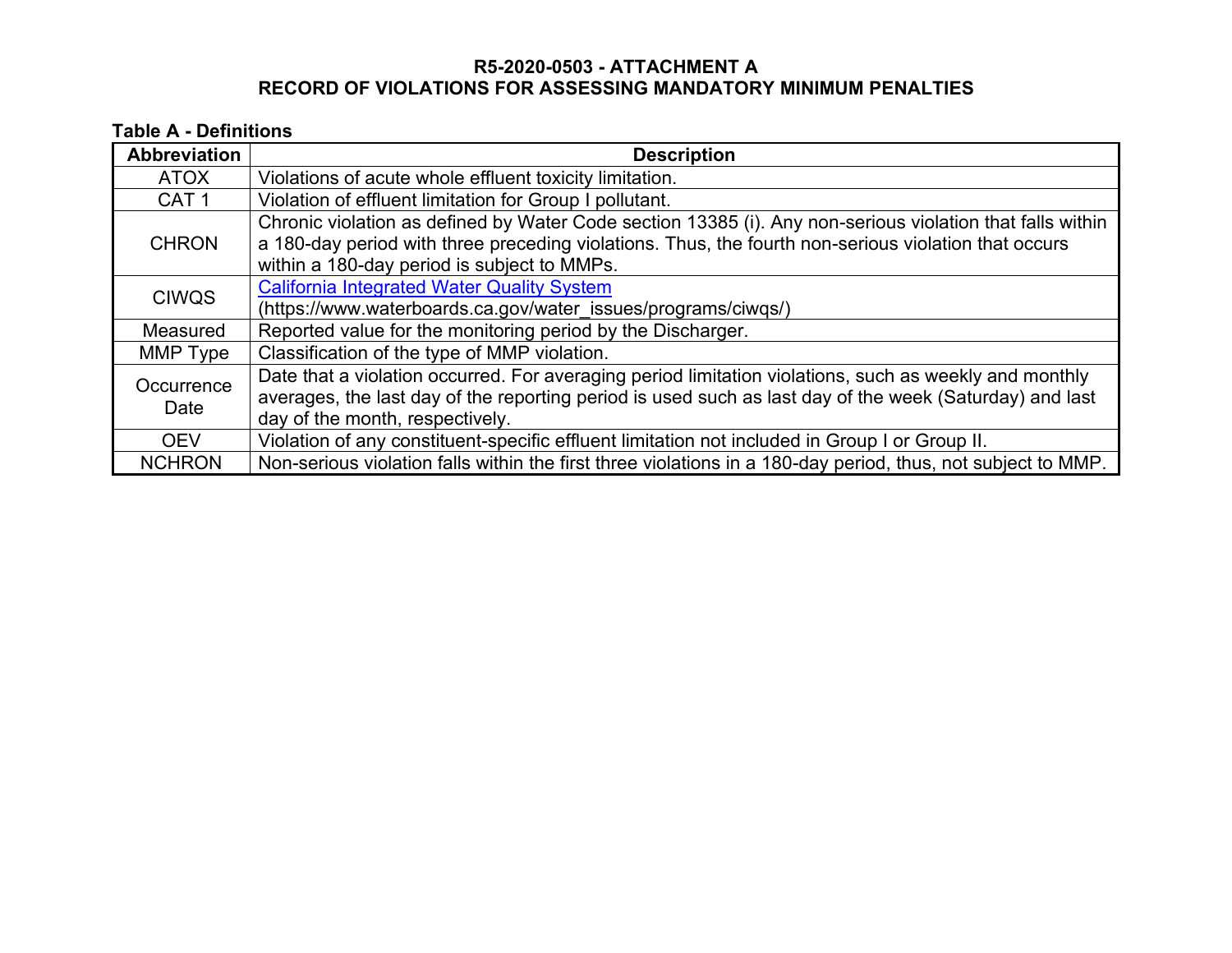## **R5-2020-0503 - ATTACHMENT B COMPLIANCE PROJECT DESCRIPTION**

## **Compliance Project Description**

**Compliance Project Title:** City of Portola Wastewater Treatment Plant (WWTP) Compliance Project

**Geographic Area of Interest:** City of Portola WWTP, Plumas County

**Name of Responsible Entity:** City of Portola

## **Contact Information:**

Todd Roberts, Public Works Director City of Portola WWTP P.O. Box 1225 Portola, CA 96122 (530) 832-4216 [t.roberts@ci.portola.ca.us](mailto:t.roberts@ci.portola.ca.us)

# **Compliance Project Description:**

Injecting foam and epoxy into leading manholes throughout the sanitary sewer collection system.

# **Compliance Project Goals:**

Reduce inflow and infiltration (I&I) into sanitary sewer collection system through leaks in existing manholes. By reducing I&I, influent volume to the WWTP will be reduced, resulting in longer chlorine contact time for disinfection to meet total coliform effluent limits. In addition, the reduced influent volume will result in better biological treatment to improve BOD and TSS concentrations to meet concentration-based and percent removal effluent limits.

# **Estimated Cost of Compliance Project Completion:**

The estimated project cost is over \$9,000. The cost of labor and material is approximately \$1,500 at each manhole and the work is expected to be completed on at least 6 manholes during the wet weather within the next year.

# **Compliance Project Milestones and Completion Dates:**

The project will be completed no later than one year from the adoption date of the Stipulated Order. Since work can only be completed during wet weather, there is no specified date to begin the Compliance Project.

# **Final Report:**

No later than one year of from the adoption date of the Stipulated Order, the Discharger